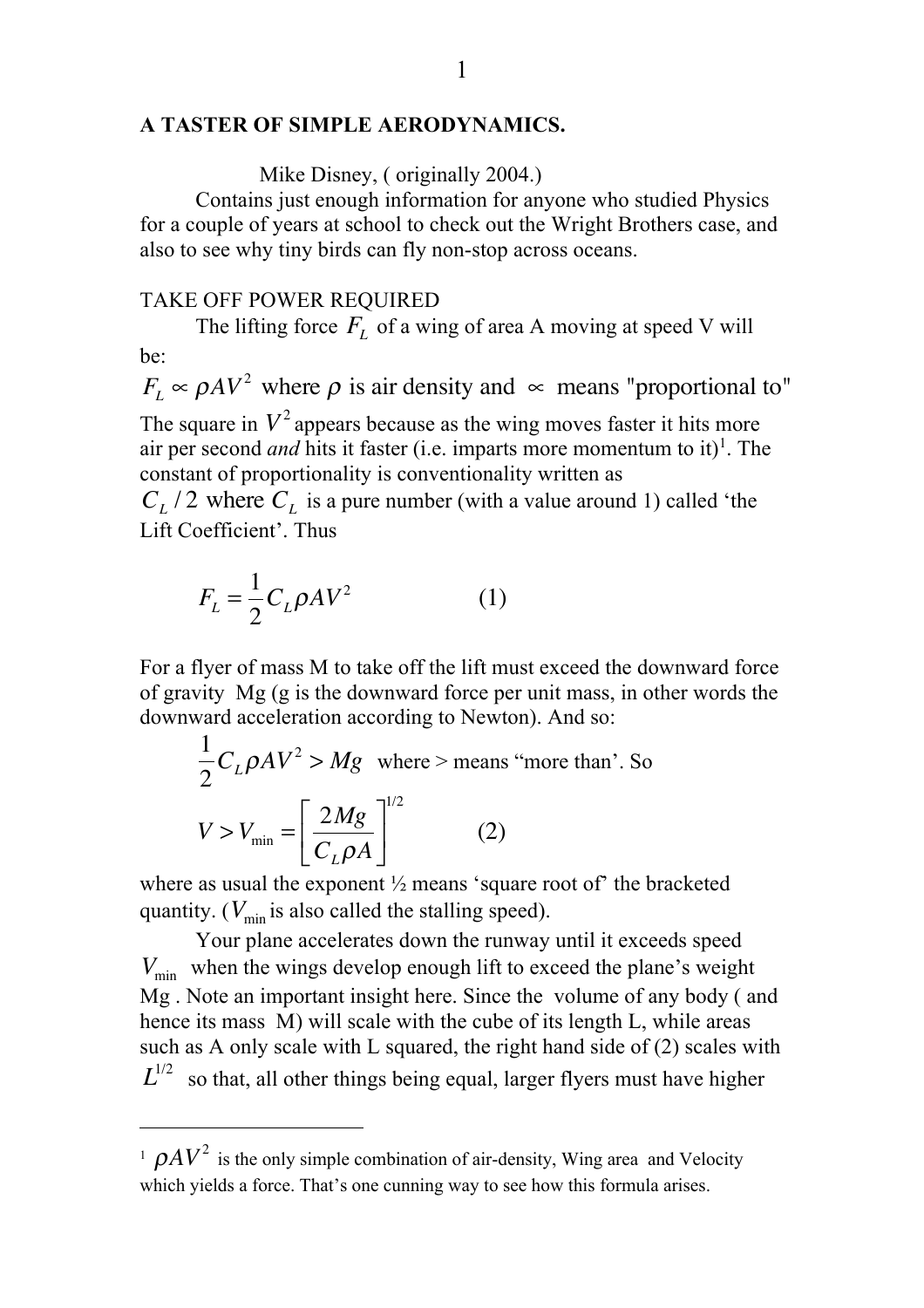take-off speeds and cruising speeds (in proportion to the square roots of their relative sizes). A warbler can leap straight into the air, a Jumbo has to reach 180 mph first.

The speeding wing also develops a backward drag-force  $F_D$ , and just like  $F_{L}$ :

$$
F_D = \frac{1}{2} C_D \rho A V^2 \tag{3}
$$

where this time  $C_D$  is its 'drag-coefficient' a pure number with a typical value of about 0.1 at slow speeds.

The drag force at take-off can be calculated from (3) by replacing the V using (2) when

$$
F_D(\text{min}) = \frac{1}{2}C_D \rho A \times \frac{2Mg}{C_L \rho A} = \frac{C_D}{C_L} Mg \quad (4)
$$

and as wind-tunnel measurements show that  $C_D / C_L$  is typically 0.2 at low speeds the drag then is about one fifth of the weight.

Unless the engine can deliver enough power to overcome this drag the flyer will never take off. By definition Power  $P =$  Force times speed so:

$$
P > \frac{1}{2}C_D \rho A V^2 \times V
$$

And if we replace V by the minimum take-off speed in (2) and use (4):

$$
P(engine) > F_D(\min) \times V_{\min} = \frac{Mg}{C_L/C_D} \times \left(\frac{2Mg}{C_L\rho A}\right)^{1/2} \quad (5)
$$

which is the vital formula used to calculate the Wrights' required enginepower. If we put the known, or subsequently measured wind-tunnel values in (M=340 kg; A= 47.4 sq. meters;  $\rho$  =1.2 kg/cubic meter;  $C_L$ = 0.6;  $C_D = 0.12$ ) we find:  $V(\rightarrow 14$  m/sec  $\rightarrow 32$  m

$$
V(mn) = 14 \text{ m/sec} = 32 \text{ mph}
$$
  
And 
$$
P(engine) = \frac{1}{\eta} \times 9.5 kW = \frac{1}{\eta} \times 13 HP
$$

Where  $\eta$  (eta) is the propeller-efficiency, the fraction of engine-power actually delivered as thrust. The Wright's twin contra-

rotating pusher-propellers were rather crude and no one has suggested an efficiency better than 0.7, and if we further take into account the long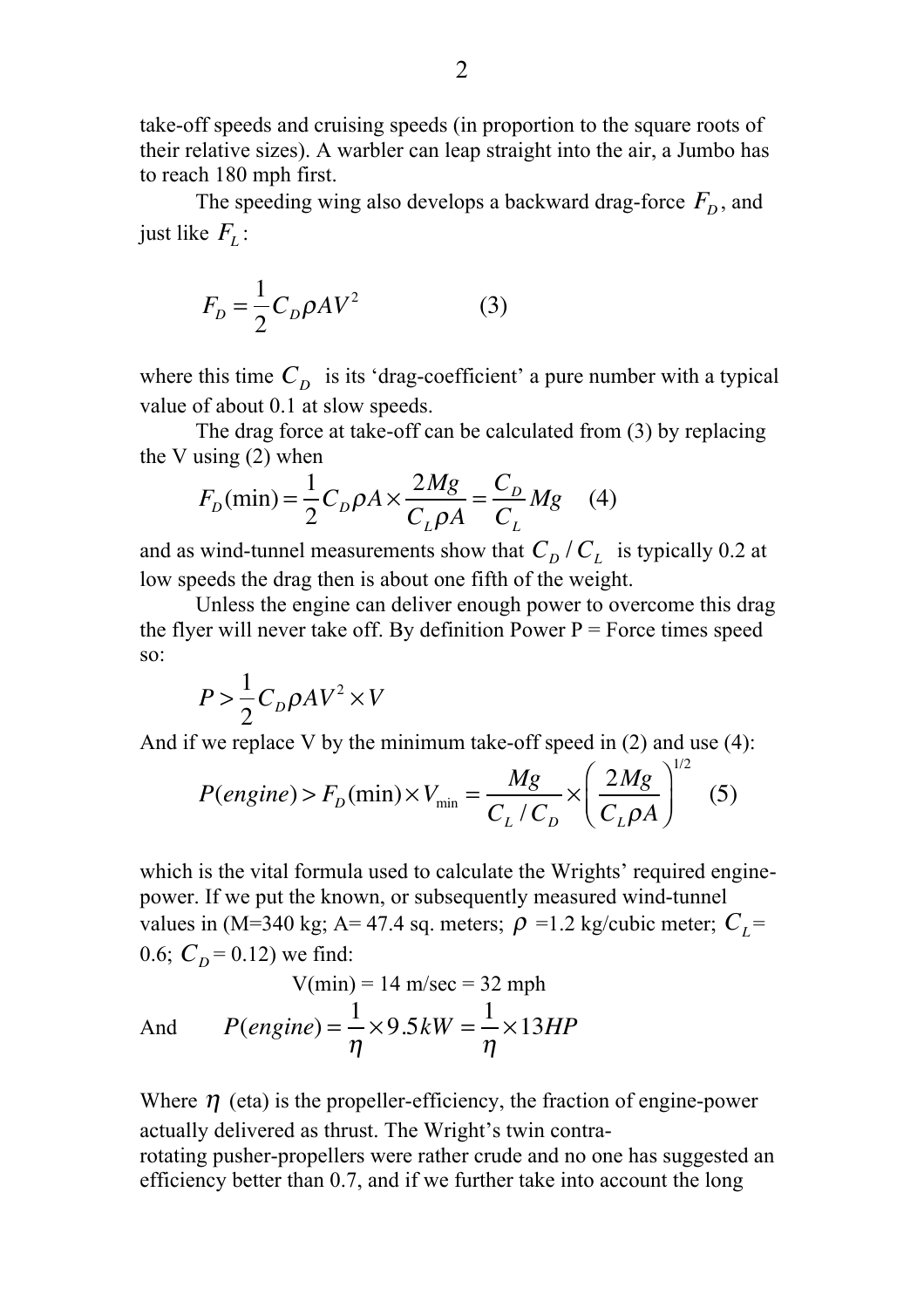(crossed) chains running inside pipes that were needed to transmit that power from the engine to the two props  $\eta$  would be more like 0.6. And what about ground drag? They had no wheels, only a clumsy wooden skid running along a wooden mono-rail. One should probably add another 10% needed for that, so altogether I reckon they needed an absolute minimum of 18 HP, and a more likely 24 HP to take off, as compared to the measured 12 HP available. By comparison Bleriot, with a lighter, much sleeker aeroplane, which included a wheeled undercarriage and a rather sophisticated carved propeller (see the photographs) needed 25 HP from his Anzani engine. [N.B. We have omitted the so called 'Induced Drag' which is particularly severe for a slow speed bi-plane like the Flyer; that could easily add another 50% to the take-off power the Wrights needed.]

## MAXIMUM RANGE

Now for the "Christopher Problem", the problem of how far an animal like a bird can fly without refuelling itself. When a tiny warbler landed on our ship in mid Atlantic I became utterly intrigued by this problem, which took me ten years to solve.

If E is the energy of all the fuel stored aboard, the maximum range R(max) of any flying mechanism will be

$$
R = V \times Endurance = V \times \frac{E}{P} = V \times \frac{E}{VF_D(min)}
$$

$$
= \frac{E}{(C_D/C_L)Mg} = \frac{C_L}{C_D} \times \frac{(E/M)}{g}
$$
(6)

Equation (6), originally due to Louis Bregeut, but which took me 10 years to work out for myself, is absolutely fascinating because  $(E/M)$ , the amount of energy stored per unit-mass of the flyer, can be independent of size, as are all the factors in the equation. Thus *the range of a flyer will be independent of size*!!! If a Jumbo could cross the Atlantic, then so could a small bird with the same  $C_L$  / $C_D$  *if* they both carried the same *proportion* of the same fuel, and burned it at the same efficiency. Birds and airliners carry about half their body-mass as fuel before taking off on long flights. Animal-fat (9 kilo-Calories per gram) is about 5 times as energy-intensive as aviation fuel, but animals, because of their relatively low temperatures, have a thermodynamic efficiency about one fifth of a jet engine (which is much hotter) so the two factors roughly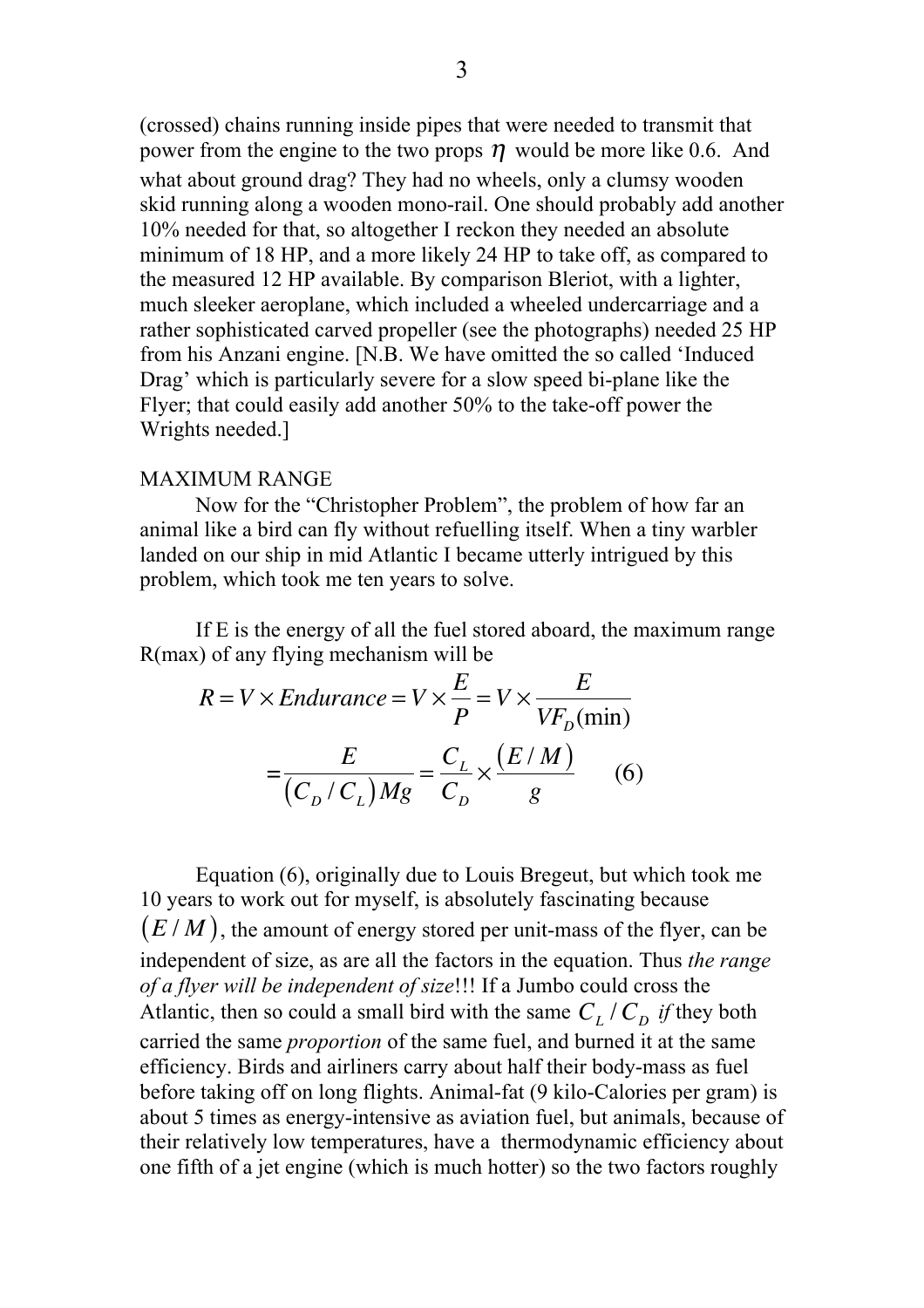cancel out meaning that even small creatures can migrate enormous distances. Since a warbler has a  $C_L / C_D$  of about 5, a Jumbo of about 15, I would expect a warbler to have a range of one third of a Jumbo, or about 2500 miles. By flying at slower and more efficient speeds small flyers can make up for their small sizes. [Swans are about the limit when it comes to birds; weighing in at 11 kilos their take off speed is so high (45 mph plus) they can barely manage it, and therefore they have to fly fast, and thus inefficiently].

Footnote: The pure numbers  $C_L$ ,  $C_D$  and  $C_L$  /  $C_D$  conceal many of the complexities of aerodynamics. For a given wing you can measure them in a wind-tunnel, where they vary significantly only with 'the angle of attack' of the wing-section to the airflow. This was done retrospectively for the Wright Flyer when it was found  $C_L = 0.6$  and  $C_L / C_D = 5$ . However the  $C_L / C_D$  vital for minimum-power and for maximum range [equations (4) and (6)] can be estimated from the observed angle of descent of a flyer when its power is turned off. In that case it will lose height at a vertical velocity U such that it its rate of loss of potential energy UMg balances the rate it must do work against drag =  $V\!F_{D}^{\phantom{\dag}}$  so:

$$
UMg = V_{\min}F_D(\min) = V_{\min} \frac{C_L}{C_D} Mg
$$
  
or UV(i.e. angle of descent) =  $\frac{C_D}{C_L}$  (7)

V/U for a warbler is about 5, for a seagull about 12, for an albatross about 24 and for my glider about 40. No wonder albatrosses can fly thousands of miles in between feeding their chicks. In my country (Wales) Shearwaters fly all the way to Portugal (nearly a thousand miles) to fetch back sardines for their young. The Northern Wheatear flies from Alaska 15,000 miles via Asia to winter in South Africa; its co-population in Eastern Canada flies the shorter (7000 mile) rout via Europe. Every year.

## PSS: SAFETY MARGINS ON TAKEOFF (added 2021)

Anyone who has flown on a commercial jet airliner will know that it puts out by far the most power at take-off and just after, as it climbs steeply away, before throttling right back. Why? And what bearing has that on the Wright brothers' claim to have made the first powered flight?

An aircraft in the air but close to the ground could be in peril if its engines fail. To be reasonably safe it must either be able to nose down and glide to a safe landing on the remaining runway ahead, or else be high enough to turn back, glide downwind, then reverse itself again and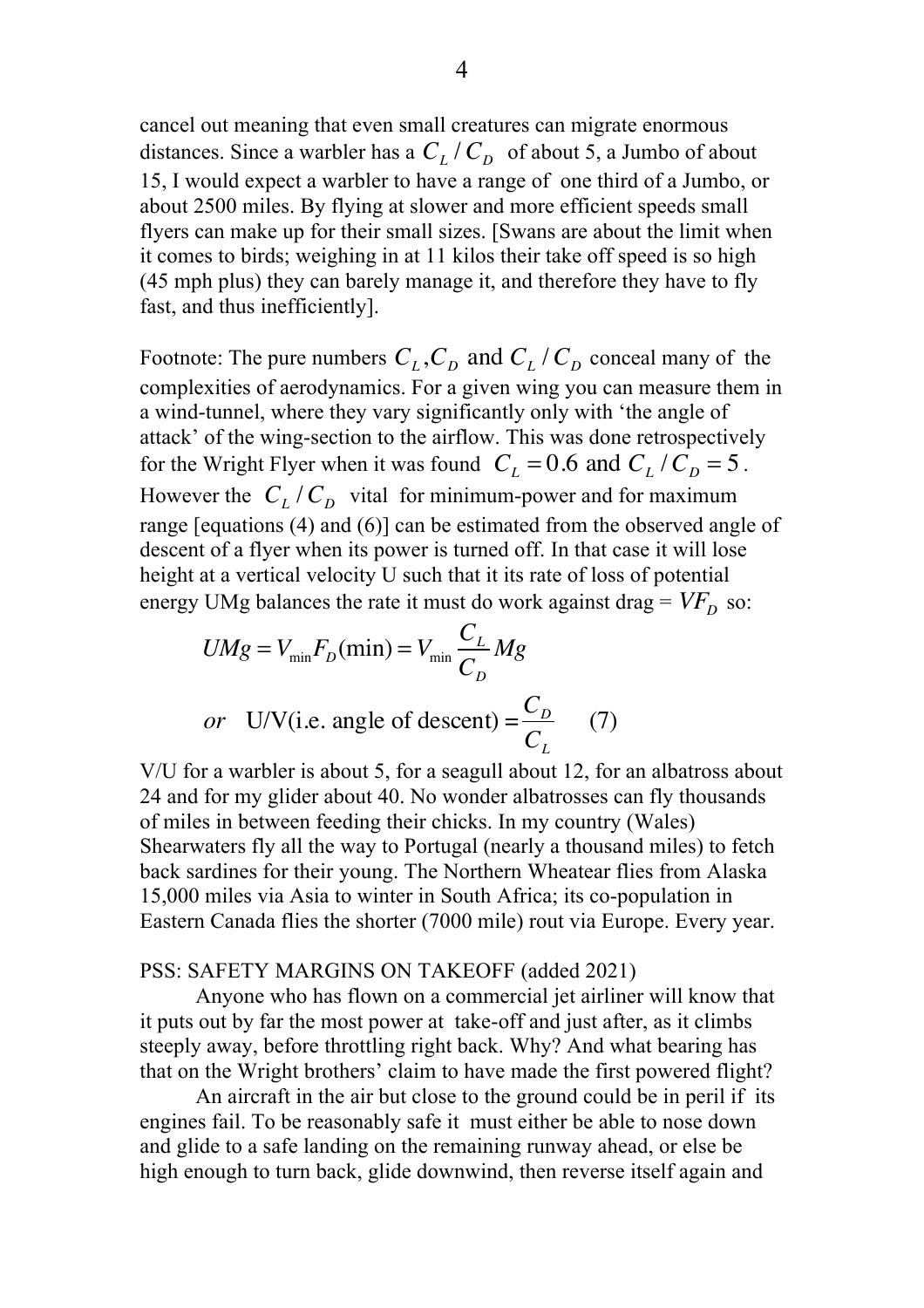come back in to land on the runway but with all engines out. Trainee pilots must train to deal with such emergencies as matter of course.

The secret of safety in all cases is raw engine power, the power to get up high enough before you run out of runway and so be able to turn back , make a complete circuit before re-settling back to the ground again with time and height to spare.

But how much raw power? It's easy to work out a rather simple formula:

$$
\frac{P_{max}}{P_0} - 1 \ge S\gamma \frac{X}{X - X_0} \tag{8}
$$

Where:

Pmax is the safe power you need.

≥ means 'more than or equal to'.

P0 is the minimum power needed to keep the plane in level flight [ see  $(2)$  above]

X is the total length of runway

 $X_0$  is the length of it required to take off normally.

While S and  $\gamma$  are desirable safety factors:  $\gamma X$  is the total distance the engine- out plane may have to glide to make a circuit back  $(\sim 3X)$  before it can resettle back on the runway in the required place and position., while S (more than 1) grants the pilot an extra safe margin of time beyond the minimum necessary to make a prudent engine-out landing. Thus with  $S = 1.5$  he will have 50% more time than he actually needs.

If you try Equation (8) out under two extremes – a massive Jumbo, and a glider being launched by winch, it makes predictions which accurately mirror the facts. And if you try to squeeze all the safety factors to the very minimum you will find that for the Wrights then (8) :

 $P_{\text{max}}/P_{\text{min}}$  has to be more than 3.5.

So they needed not 12-18 HP to take off but 40 - 60 HP – vastly beyond the capabilities of their engine. So we are not talking about debatable margins here. They could never have taken off without a catapult. Their's wasn't powered flight. ( NB. If we apply identical arguments to Bleriot's plane it has a safety margin of about 5: he could take off safely.)

N.B Incidentally this all raises an absolutely fascinating question. How did giant pterosaurs weighing up to 100 kilograms or more manage to fly in prehistoric times when they didn't even have feathers? All the aerodynamics above is totally against them. They must have had a secret; a very valuable secret. I think I know what it was, and if I'm right that